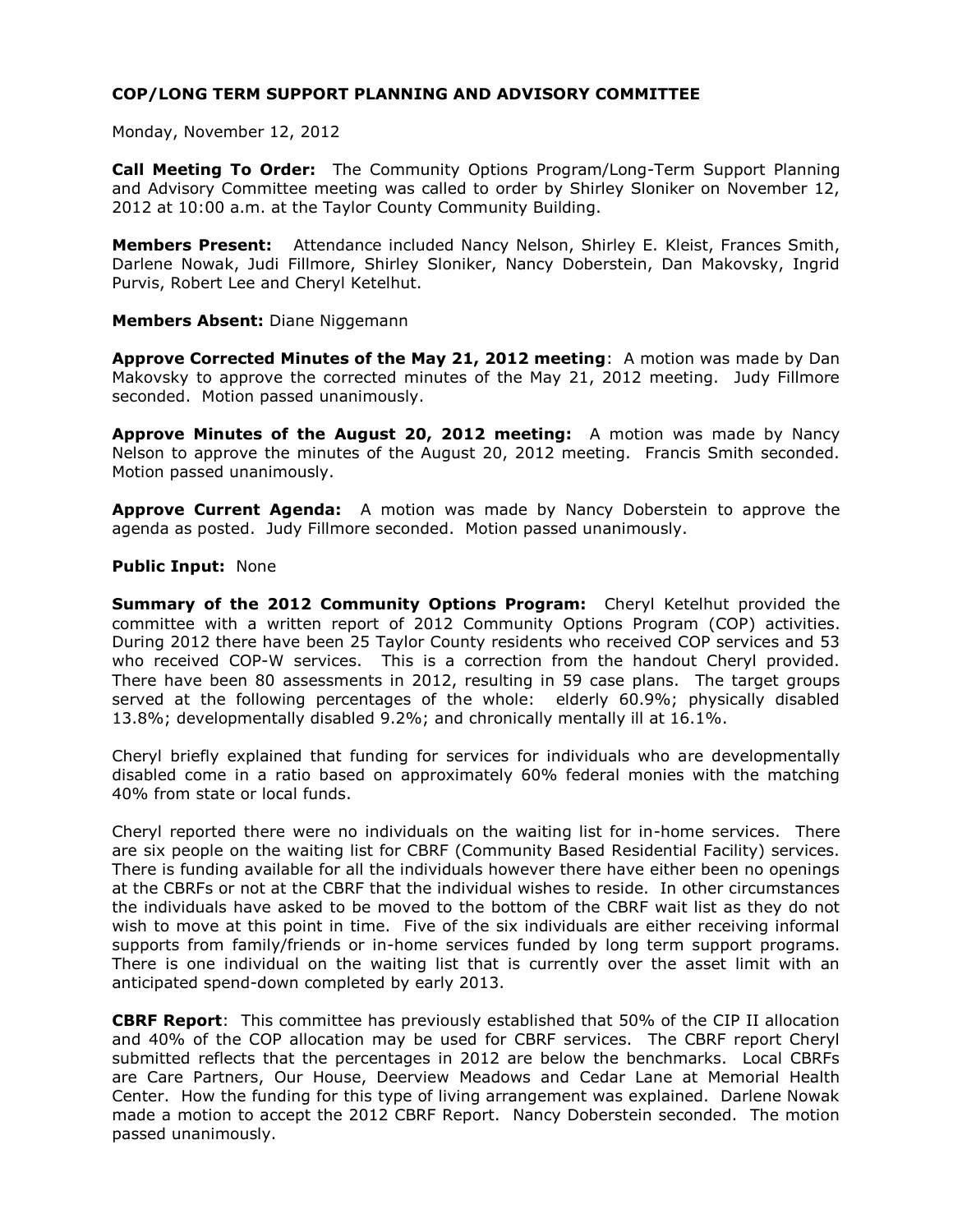### **Other Business:**

- The Senior Fair was well attended and members reported between 475-500 meals were served.
- The ADRC had it open house and it was a success. Cheryl and HSD staff continue to work with ADRC staff to determine referral processes.
- It is unknown when Family Care will expand to Taylor County. Recent news from the Joint Finance Committee of the Wisconsin Legislature is that they will not be pushing for expansion.

**Schedule next meeting:** The next meeting of the COP/Long-Term Support Planning and Advisory Committee will be Monday, February 18, 2013 at 10:00 a.m. at the Taylor County Community Building located at the fairgrounds.

**Adjourn:** Robert Lee made a motion to adjourn with a second by Dan Makovsky. Motion passed unanimously. Meeting adjourned at 10:45.

Respectfully Submitted,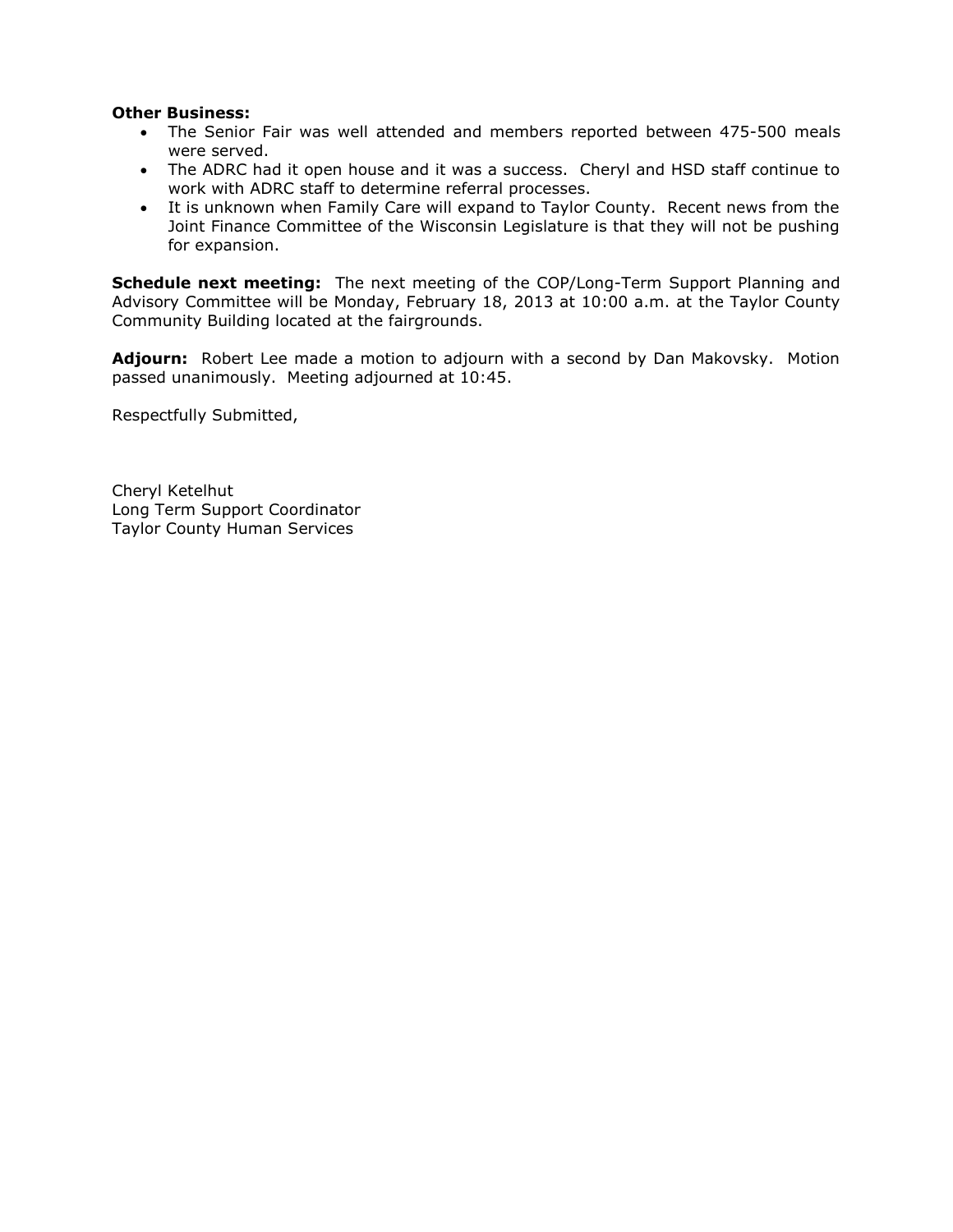Monday, August 20, 2012

**Call Meeting To Order:** The Community Options Program/Long-Term Support Planning and Advisory Committee meeting was called to order by Shirley Sloniker on August 20, 2012 at 10:00 a.m. at the Taylor County Community Building.

**Members Present:** Attendance included Nancy Nelson, Shirley E. Kleist, Frances Smith, Darlene Nowak, Judi Fillmore, Diane Niggemann, Shirley Sloniker, Nancy Doberstein, Dan Makovsky, Ingrid Purvis, Roger Ewan and Cheryl Ketelhut. Also attending was Kris McMurry form the Taylor County office of the ADRC of the Northwoods. Frances Smith left at 11:00.

#### **Members Absent:** none

**Approve Minutes of the May 21, 2012 meeting**: A motion was made by Nancy Nelson to approve the minutes of the May 21, 2012 meeting as distributed. Roger Ewan seconded the motion. Motion passed unanimously.

**Approve Current Agenda:** A motion was made by Shirley Kleist to approve the agenda as posted. Frances Smith seconded. Motion passed unanimously.

**Public Input:** Kris McMurry attended the meeting and will provide comments during ADRC updates. Dan Makovsky requested introductions of members since this was his second meeting.

**Summary of the 2012 Community Options Program:** Cheryl Ketelhut provided the committee with a written report of 2012 Community Options Program (COP) activities. During 2012 there have been 23 Taylor County residents who received COP services and 64 who received COP-W services. This is a correction from the handout Cheryl provided. There have been 50 assessments in 2012, resulting in 33 case plans. The target groups served at the following percentages of the whole: elderly 62.1%; physically disabled 13.7%; developmentally disabled 7.4%; and chronically mentally ill at 15.8%.

Cheryl briefly explained that funding for services for individuals who are developmentally disabled come in a ratio based on approximately 60% federal monies with the matching 40% from state or local funds. Cheryl will be reviewing the funding sources to assure that all state money is used before local money. With this review and the changes that result, the target group percentage for developmental disabilities may increase.

Cheryl reported there were no individuals on the waiting list for in-home services. There are 5 people on the waiting list for CBRF (Community Based Residential Facility) services. There is funding available for all the individuals however there have either been no openings at the CBRFs or not at the CBRF that the individual wishes to reside. In other circumstances the individuals have asked to be moved to the bottom of the CBRF wait list as they do not wish to move at this point in time. All five of the individuals are either receiving informal supports from family/friends or in-home services funded by long term support programs.

Nancy Doberstein made a motion to accept the 2012 Community Options Program Summary Report. Darlene Nowak seconded. Motion passed unanimously.

**CBRF Report**: This committee has previously established that 50% of the CIP II allocation and 40% of the COP allocation may be used for CBRF services. The CBRF report Cheryl submitted reflects that the percentages in 2012 are below the benchmarks. Local CBRFs are Care Partners, Our House, Deerview Meadows and Cedar Lane at Memorial Health Center. How the funding for this type of living arrangement was explained. Diane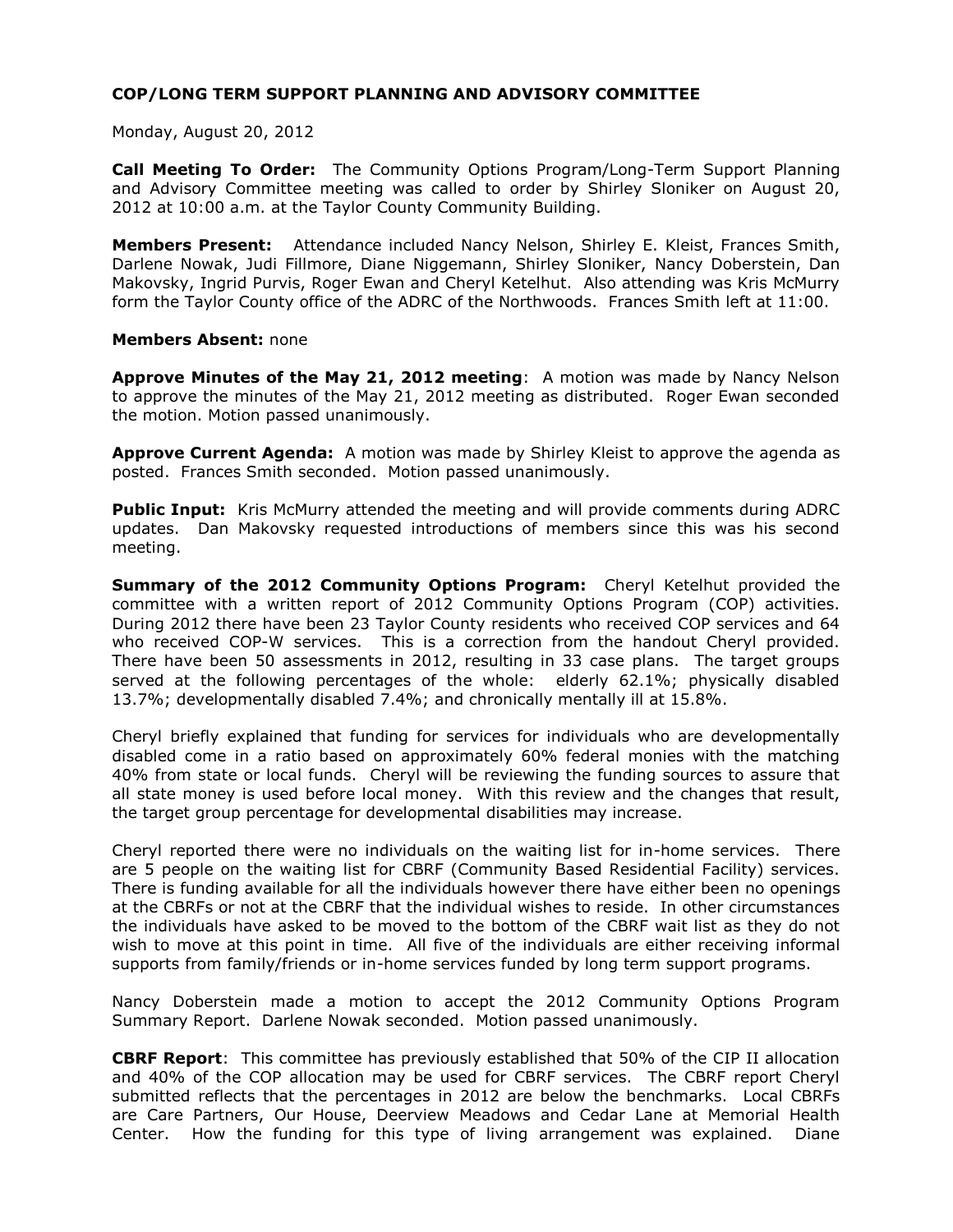Niggemann made a motion to accept the 2012 CBRF Report. Dan Makovsky seconded. The motion passed unanimously.

**ADRC Update:** Diane Niggemann and Shirley Sloniker introduced Kris McMurry. Kris is one of two Information and Assistance workers at the Medford office of the ADRC of the Northwoods. Sue Nuernberger is the other local staff person. The Medford office is open Monday – Friday. There is a Disability Benefits specialist (Don Meeder) who is in the office 1x/week, more if needed. He assists individuals applying for disability benefits or appealing when an individual is denied disability benefits. Kris and Sue provide Taylor County residents with "Options Counseling". This means that they link residents of Taylor County (over the age of 18) to services they may need for assistance. That can be anything from home delivered meals to supportive home care to medical equipment needs. Kris pointed out that the ADRC does not fund these services but assist people in locating the services. An open house will be held in October. Brochures for the ADRC of the Northwoods were distributed. Roger Ewan asked if the ADRC was 100% State funded. Diane Niggemann stated that was true, and that county money was not funding the ADRC. Ingrid Purvis asked if the ADRC staff could assist Taylor County residents with WI-Medical Assistance reviews. Kris responded that they could, as could Ruth Ann Pipkorn at the COA.

**RCAC Funding:** Cheryl requested that this be removed from the agenda as this issue had resolved and no action was needed.

## **Other Business:**

Diane Niggemann reported on several items:

- The COA Public Hearing is scheduled for 9/5/2012 at 11:00 at the Multi-Purpose Building.
- Falls Prevention Day is scheduled for 9/7/2012 at the Multi-Purpose Building. Speakers and demonstrations will be held to provide education regarding how to prevent falls. Topics include nutrition, proper fitting shoes, exercise, visual and hearing testing.
- Diane and Peggy Nordgren from the UW-Extension office will be offering a class "Health Eating for Older Adults". It will be meeting 1x/week for 6 weeks.
- The Stepping On class for falls prevention went very well. There were 14 participants. Diane hopes to offer it again in the future.
- Ruby's Pantry comes to Medford the  $3^{rd}$  Friday of each month. For \$15 an individual is able to get food items (canned or frozen). There are no income guidelines.
- 10/26/2012 is the Senior Fair at the High School in Medford.
- Neighbor to Neighbor Program has started in Medford for income eligible people of all ages needing basic home repairs.
- There will be a Final Affairs Seminar scheduled soon. This provides people with information regarding issues related to end of life decision-making and discussions.

Cheryl Ketelhut reported on several items:

- Sue Hady retired and Amber Fallos has been hired as the new director of Taylor County Human Services Department. Amber has worked in various professional capacities at TCHSD including as a social worker in the Children and Family Unit and in the Long Term Support Unit, as well as Coordinator of the Developmental Disabilities Unit and Clinical Services.
- Two Long Term Support/Intake Workers resigned to take positions at the local ADRC.
- Two new Long Term Support/Intake Workers have been hired. Jessica Hanson and Katherine Hallmark will be starting by early September.
- 2011 file reviews for adult developmental disability and children's long term support will occur in October. This is an annual occurrence buy the State to assure we are following guidelines.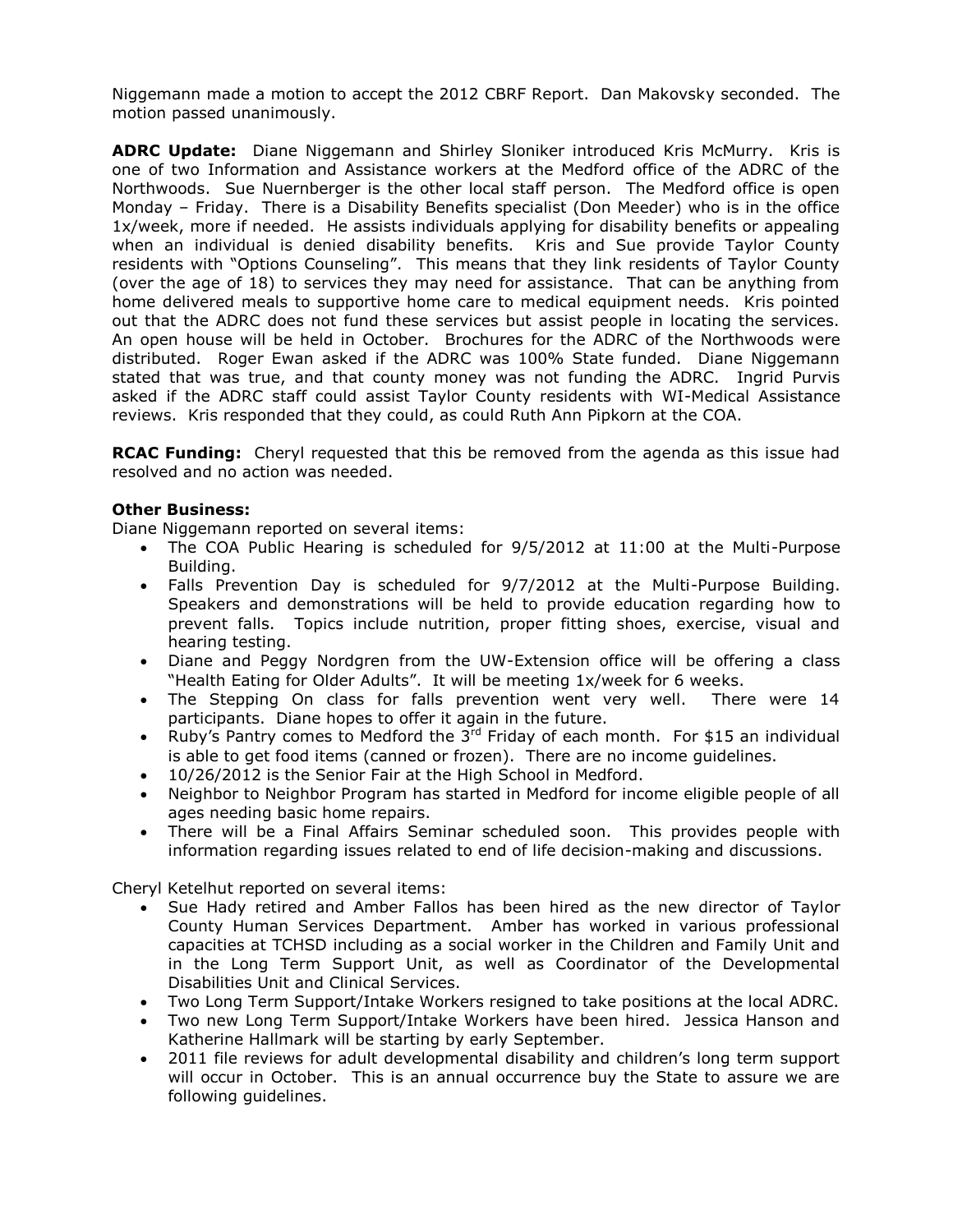**Schedule next meeting:** The next meeting of the COP/Long-Term Support Planning and Advisory Committee will be Monday, November 12, 2012 at 10:00 a.m. at the Taylor County Community Building located at the fairgrounds.

**Adjourn:** Dan Makovsky made a motion to adjourn with a second by Shirley E. Kleist. Motion passed unanimously. Meeting adjourned at 11:20.

Respectfully Submitted,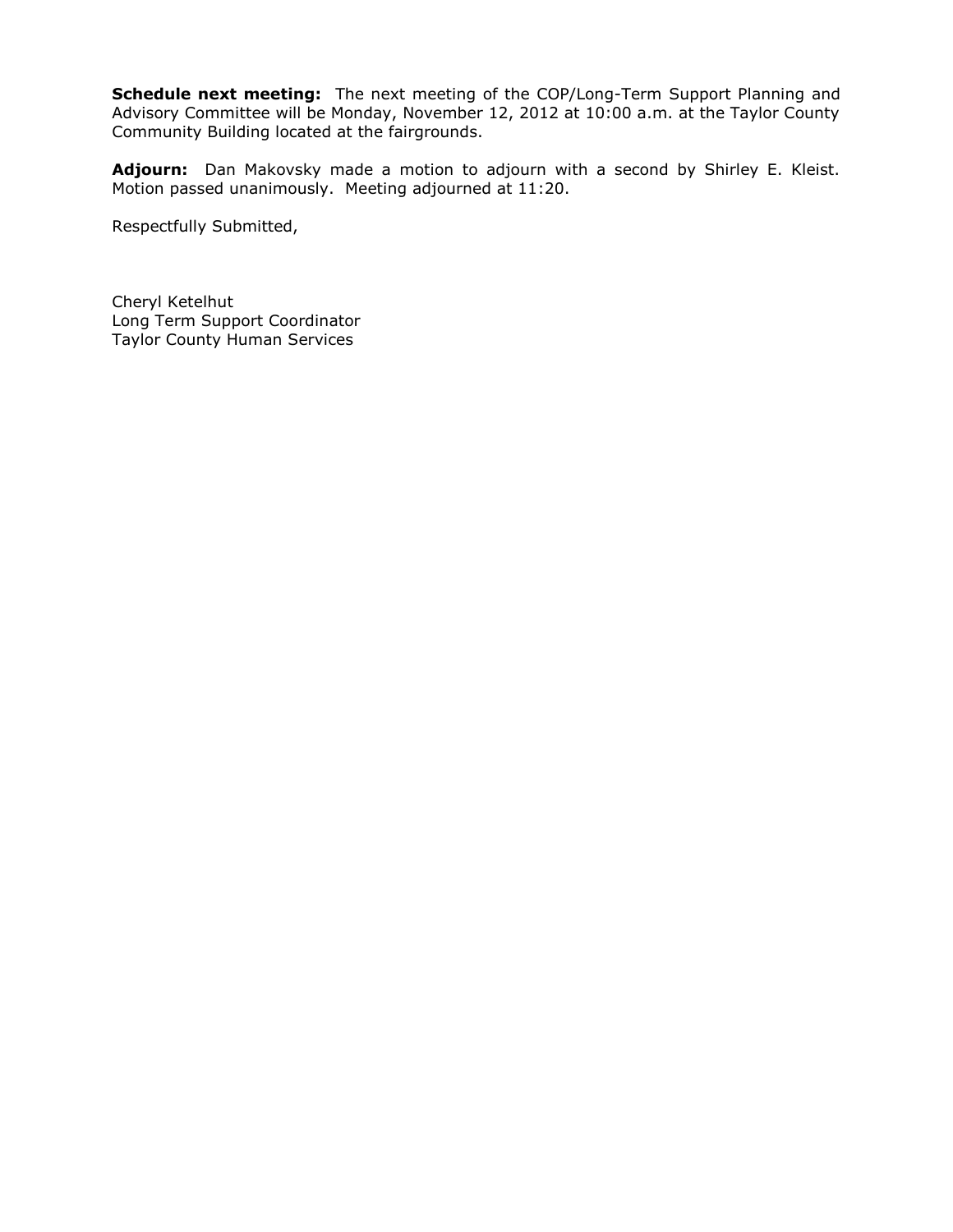Monday, May 21, 2012

**Call Meeting To Order:** The Community Options Program/Long-Term Support Planning and Advisory Committee meeting was called to order by Shirley Sloniker on May 21, 2012 at 10:00 a.m. at the Taylor County Community Building.

**Members Present:** Attendance included Nancy Nelson, Shirley Kleist, Frances Smith, Darlene Nowak, Judi Fillmore, Diane Niggemann, Shirley Sloniker, Nancy Doberstein, Dan Makovsky and Cheryl Ketelhut.

**Members Absent:** Ingrid Purvis and Roger Ewan.

**Approve Minutes of the February 20, 2012 meeting**: Minutes were discussed and the following change made: The next Chat-n-Snack will be held on Wednesday, March 7, **2012**. A motion was made by Francis Smith to approve the minutes of the February 20, 2012 meeting as corrected above. Nancy Doberstein seconded the motion. Motion passed unanimously.

**Approve Current Agenda:** A motion was made by Shirley Kleist to approve the agenda as posted. Nancy Nelson seconded. Motion passed unanimously.

**Public Input:** There was no public input.

**Introduce New Committee Member:** Dan Makovsky was introduced as new COP Committee member.

**ADRC Update:** Diane Niggemann provided an update on establishing an Aging and Disability Resource Center (ADRC) in Taylor County. The Taylor County Board of Supervisors has passed a resolution that the Information and Referral Specialists will not be Taylor County employees, rather employees of the ADRC of the Northwoods. The Taylor County satellite office remodeling has been completed. Pam Parkkila has been hired as the Regional Manager of the ADRC of the Northwoods. Computers and phones are ready to be installed. Diane hopes the ADRC will open in late June or early July.

**Summary of the 2012 Community Options Progam:** Cheryl Ketelhut provided the committee with a written report of 2012 Community Options Program (COP) activities. There have been 37 Taylor County residents who received COP services and 63 who received COP-W services. There have been 38 assessments in 2011, resulting in 23 case plans. The target groups served at the following percentages of the whole: elderly 64%; physically disabled 12.8%; developmentally disabled 9.3%; and chronically mentally ill at 12.8%. Cheryl reported there were no individuals on the waiting list for in-home services. There are 12 people on the waiting list for CBRF services: 6 currently have in-home services and are awaiting CBRF care, 4 are at a nursing home waiting for funding in a CBRF (of which 1 has left, 2 are leaving within a month and 1 may be leaving soon) and 2 people are at home with care from informal supports. Nancy Nelson made a motion to accept the 2012 Community Options Program Summary Report. Judy Fillmore seconded. Motion passed unanimously.

**CBRF Report**: Cheryl stated that Nursing Home Diversion, Nursing Home Relocation and Money Follows Person are new funding sources in addition to amounts Taylor County has already been allocated. Attempts are made to have new enrollees funded by these programs. COP, COP-W and CIP II are set allocations that need to last the entire year. Cheryl indicated that all the programs except COP have a federal match amount. This means the funding for those programs is about 60% Federal dollars and 40% State dollars.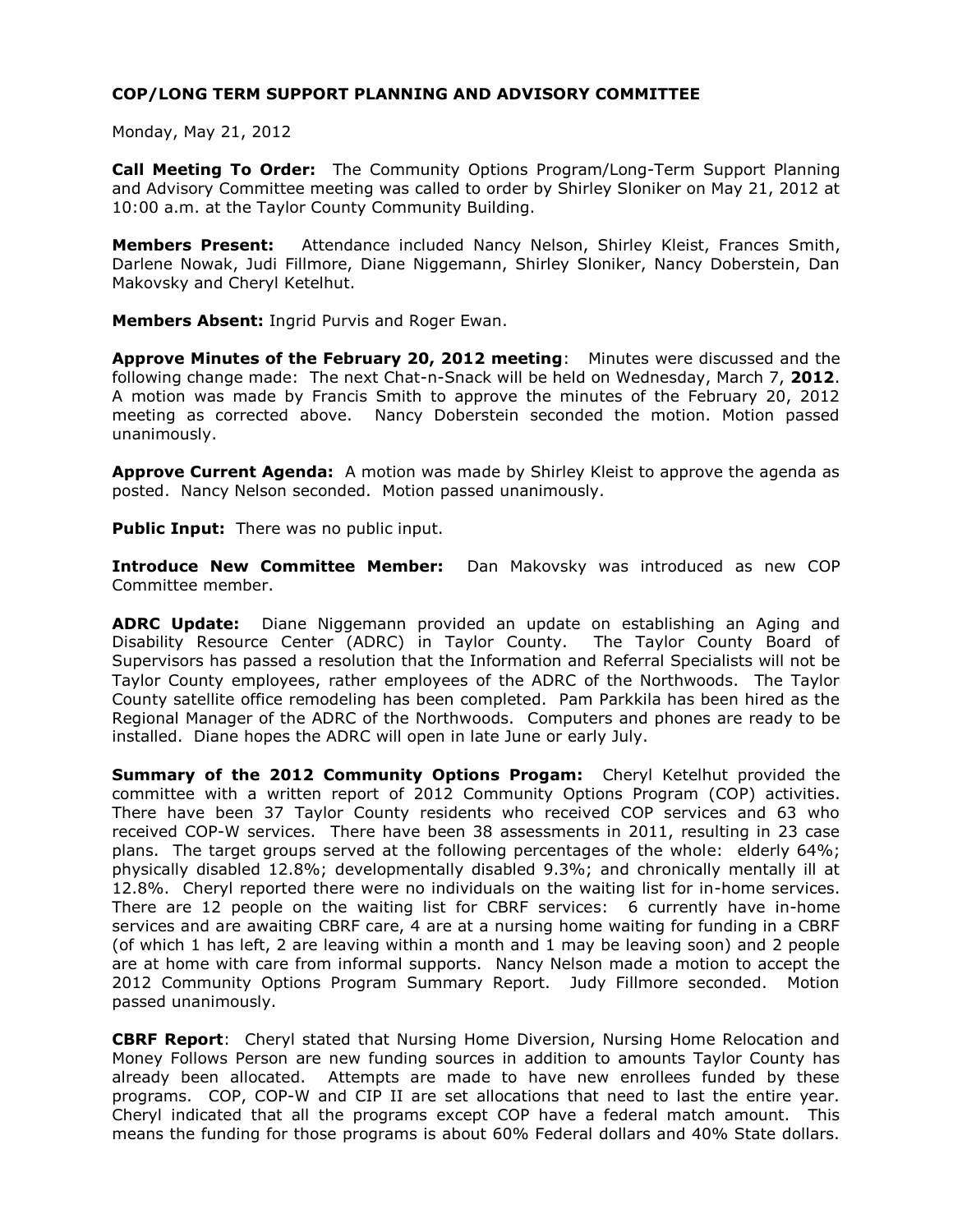Cheryl stated that the COP program is all State funded and as such there is more flexibility in what the program can pay for as there are no federal requirements to follow. This committee has previously established that 50% of the CIP II allocation and 40% of the COP allocation may be used for CBRF services. The CBRF report Cheryl submitted reflects that the percentages in 2012 are below the benchmarks. Diane Niggemann made a motion to accept the 2012 CBRF Report. Nancy Nelson seconded. The motion passed unanimously.

# **Other Business:**

Diane Niggemann reported on several items:

- Diane reports that she has received a letter from LogisiCare (the State's Medical Assistance transportation provider) asking if Taylor County would be interested in contracting with them. Low reimbursement rates have prevented this in the past. Complaints regarding LogistiCare transportation continue. Nancy Doberstein stated that local drivers do not seem to be utilized for local residents.
- The next Chat-n-Snack will be held on Wednesday, June 6, 2012 at the Multi-Purpose Building with the topic of Protecting Your Money to avoid financial exploitation.
- The annual Caregiver Conference will be held in Ogema on June 15, 2012. The speakers are Mahala Earnhart from the Marshfield Memory Clinic and Lisa Cerasoli author of As Nora Fades Away: Confessions of a Caregiver, written in tribute to her grandmother.
- Farmers Market Vouchers may be picked up on Tuesday 6/5/2012 starting at 9:30. This program provides \$25 in vouchers for low income elders to purchase fresh produce from WI growers at local farmers markets.
- Driver safety is being offered through AARP.
- Neighbor to Neighbor Program is getting started in Medford for income eligible people of all ages needing basic home repairs.

**Schedule next meeting:** The next meeting of the COP/Long-Term Support Planning and Advisory Committee will be Monday, August 20, 2012 at 10:00 a.m. at the Taylor County Community Building located at the fairgrounds.

**Adjourn:** Shirley Kleist made a motion to adjourn with a second by Diane Niggemann. Motion passed unanimously. Meeting adjourned at 11:40.

Respectfully Submitted,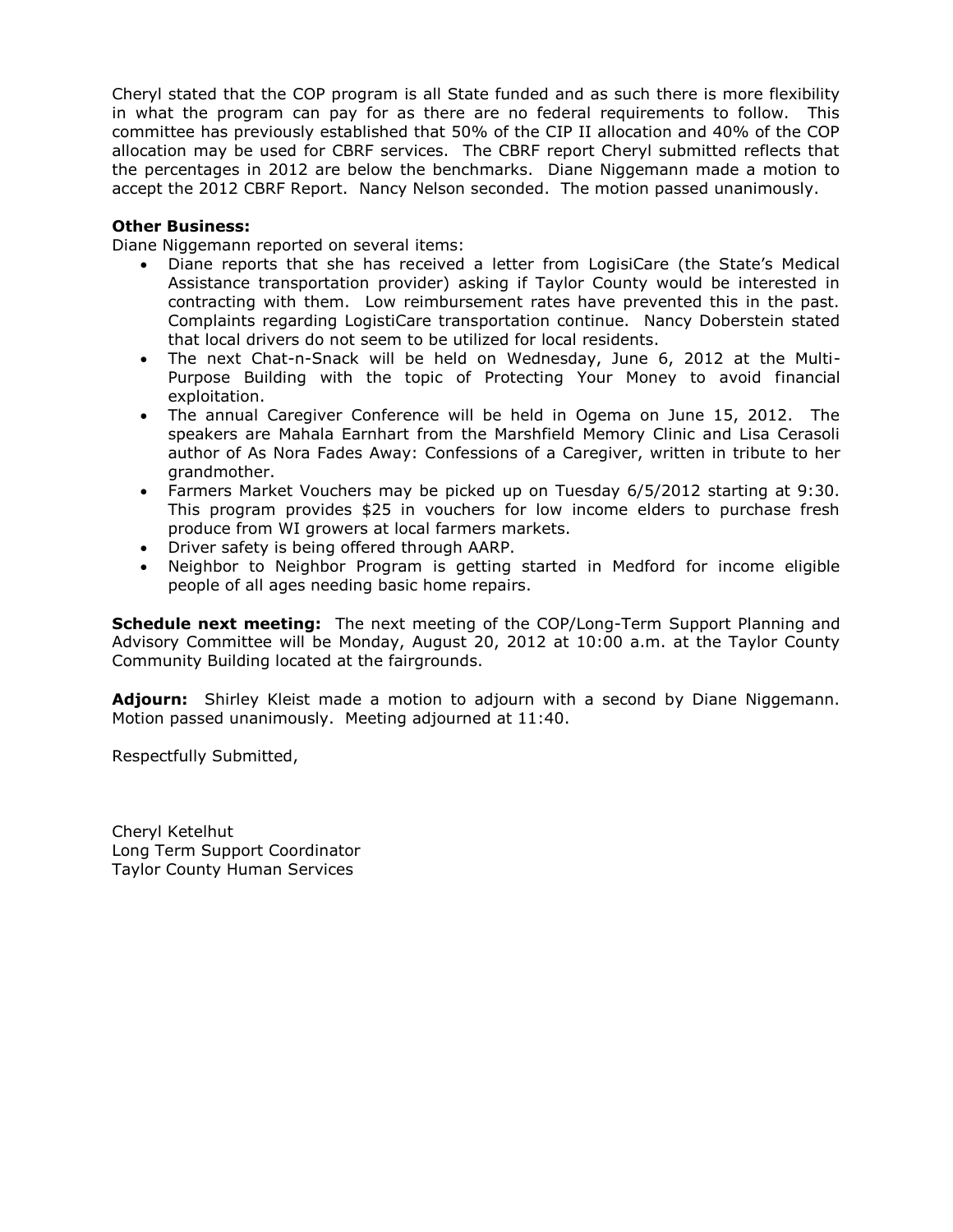Monday, February 20, 2012

**Call Meeting To Order:** The Community Options Program (COP)/Long-Term Support Planning and Advisory Committee meeting was called to order by Cheryl Ketelhut on February 20, 2012 at 10:00 a.m. at the Taylor County Community Building.

**Members Present:** Attendance included Nancy Nelson, Shirley Kleist, Frances Smith, Ingrid Purvis, Darlene Nowak, Judi Fillmore, Roger Ewan, Dennis Fuchs, Diane Niggemann, Darlene Nowak, and Cheryl Ketelhut.

**Members Absent:** Nancy Doberstein and Shirley Sloniker

**Other Attendees:** Mary Bix

**Approve Minutes of the November 14, 2011 meeting**: Minutes were discussed and the following changes made: The meeting on November 14, 2011 was called to order that day, correction to correctly spell Frances Smith's name and the committee approved the May 16, 2011 meeting minutes at the November 16, 2011 meeting. A motion was made by Roger Ewan to approve the minutes of the November 14, 2011 meeting as corrected above. Shirley Kleist seconded the motion. Motion passed unanimously.

**Approve Current Agenda:** A motion was made by Nancy Nelson to approve the agenda as posted. Ingrid Purvis seconded. Motion passed unanimously.

**Public Input:** There was no public input other than the Transition Committee as discussed below.

**Transition Committee:** Mary Bix was introduced as a member of the COA Board and as a Board Member of the ADRC (Aging and Disability Resource Center) of the Northwoods. She is a member of a Regional Long Term Care Advisory Committee made up of representatives from several ADRCs in northern Wisconsin. The committee members are gathering information to assist in long range planning for long term care needs. She distributed a handout with questions for the COP committee members. The questions posed ranged from asking about the unmet service needs of our population, to familiarity with the ADRC/Family Care/IRIS models, and ideas of how to "stretch" funding for long term support programs. She encouraged those present to continue thinking about their responses to the questions she distributed and requested committee members call her with further thoughts they may have in regard to the issues discussed. Mary will be speaking at the nutrition sites and various other local committees in an effort to gather additional responses to the questions posed by the Regional Long Term Care Advisory Committee.

**ADRC Update:** Diane Niggemann and Mary Bix provided an update on establishing an Aging and Disability Resource Center (ADRC) in Taylor County. The Taylor County Board of Supervisors has passed a resolution for Taylor County to join the ADRC of the Northwoods and that the Information and Referral Specialists be Taylor County employees. The Taylor County satellite office will be located in the Commission on Aging offices and remodeling is slated to start 2/27/2012. The COA Board will be discussing the job descriptions for the Information and Assistance Specialists and then sending them to the Taylor County Personnel Committee. The positions will be in the Professional Union. The positions will then be posted. There will be training for the ADRC staff the last week of March 2012. The ADRC is scheduled to open 4/1/2012. Pam Parkkila has been hired as the Regional Manager of the ADRC of the Northwoods and will start 3/1/2012.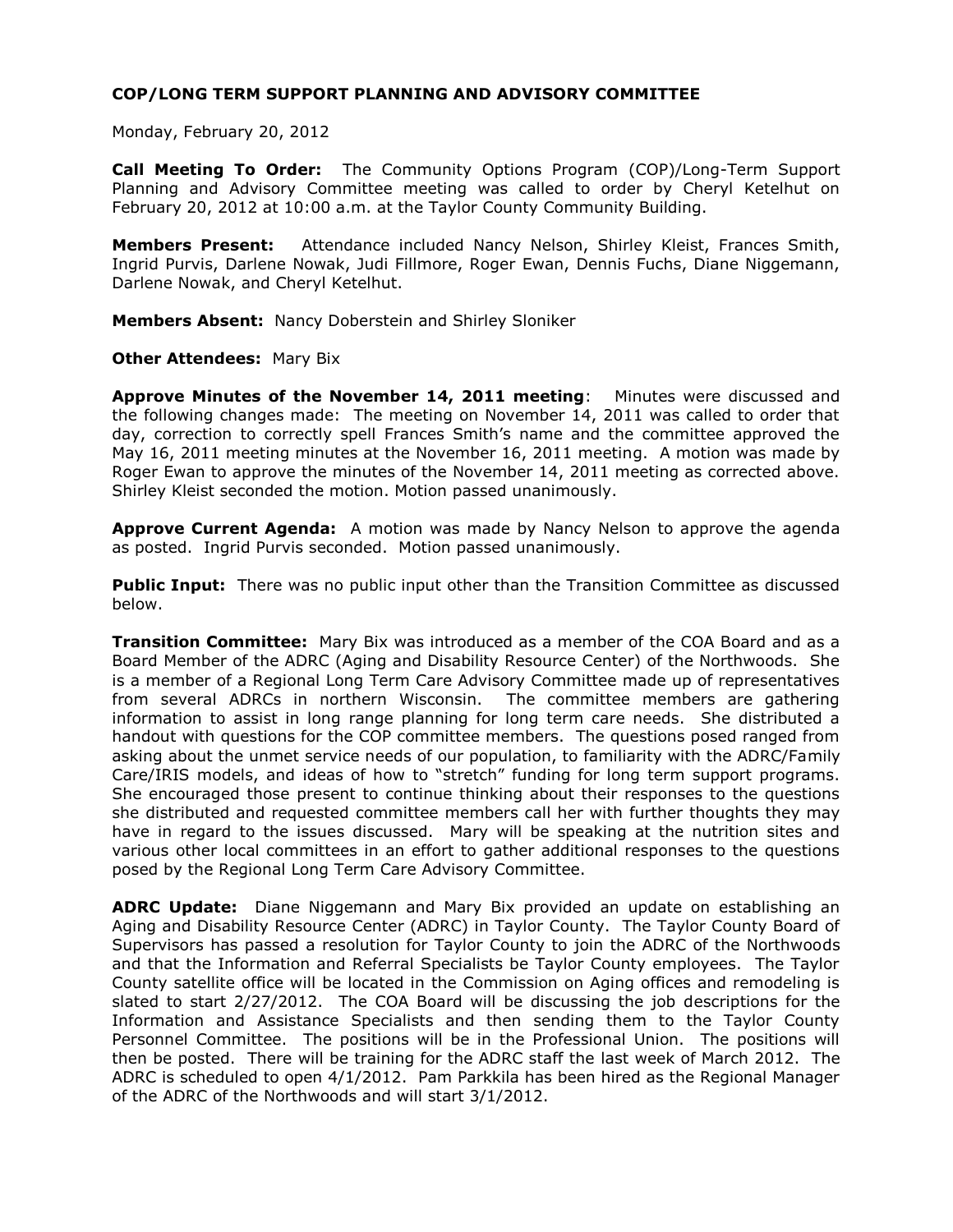**Summary of 2011 Community Options Program Participants and Wait List Information:** Cheryl Ketelhut provided the committee with a written report of 2011 Community Options Program (COP) activities. In 2011 there were 76 Taylor county residents who received COP services and 72 who received COP-W services. There were 77 assessments in 2011, resulting in 58 case plans. The target groups served at the following percentages of the whole: elderly 60.5%; physically disabled 12.8%; developmentally disabled 10.5%; and chronically mentally ill at 12.8%. Cheryl reported that she, along with support staff, continue to investigate the detailed Human Services Reporting System (HSRS) data and have been unable to locate the data entry error accounting for the "other" group served (3.5% of the whole). Cheryl explained that this is a very tedious process for something that has little value in the end. Cheryl reported that at the end of 2011 there were no individuals on the waiting list for in-home services. There were 6 people on the waiting list for CBRF services: 2 currently have in-home services and are awaiting CBRF care, 3 are at a nursing home waiting for funding in a CBRF and 1 person is at home with care from informal supports. Diane Niggemann made a motion to accept the 2011 Community Options Program Summary Report. Shirley Kleist seconded. Motion passed unanimously.

Cheryl informed the committee that data and costs for 2012 are not yet available as services provided in January 2012 are currently being paid. Cheryl did share that there are 12 individuals on the wait list for CBRF services: 3 currently have in-home services, 6 are at nursing homes, 2 are at home with informal supports and 1 is at a CBRF now utilizing private funds. Cheryl reported that the funding in the budget for that program needs to be available and the percentage of the budget used for CBRF care needs to be within COP Committee approved limits before approval is given for the person to receive CBRF services. Cheryl informed the committee she is awaiting confirmation from the State regarding which program individuals are funded with before additional people receive CBRF services. There are no individuals on the waiting list for in-home services.

**CBRF Report:** Cheryl distributed a detailed report of CBRF costs in 2011 as compared to the previous three years. The COP Committee has previously established that the maximum percentage of funding for CBRF care is 40% for the COP allocations and 50% for the CIP II allocations. The report Cheryl submitted reflects that the percentages in 2011 are below those benchmarks. Judi Fillmore made a motion to accept the 2011 CBRF Report. Shirley Kleist seconded. The motion passed unanimously.

## **Other Business:**

Diane Niggemann reported on several items:

- 2012 large print calendars are available in the COA office and more are on order.
- Complaints regarding LogistiCare transportation continue. Drivers are routinely come from outside the Taylor County area. Local drivers do not seem to be utilized for local residents. Local drivers can be requested but LogistiCare does not guarantee they will be the driver that comes for the person. Cheryl reported that she recently found out that the mailing address for complaints is not provided to customers of LogistiCare, presenting a barrier as many people using the services do not have access to the internet or a fax machine (the methods of filing of complaint).
- The next Chat-n-Snack will be held on Wednesday, March 7, 2012 at the Multi-Purpose Building with the topic being use of electronic devices (cell phones, Ipads/pods …). The April Snack and Chat will most likely be presenting information about the ADRC.
- A Stepping On program that focuses on falls prevention will be offered starting 4/10/12. This is co-lead by staff from Memorial Health Center and a local volunteer with educational sessions covering topics such as exercise, nutrition, etc. with the purpose of falls prevention.
- The Senior Fair is scheduled for Friday 10/26/2012 at the high school in Medford.